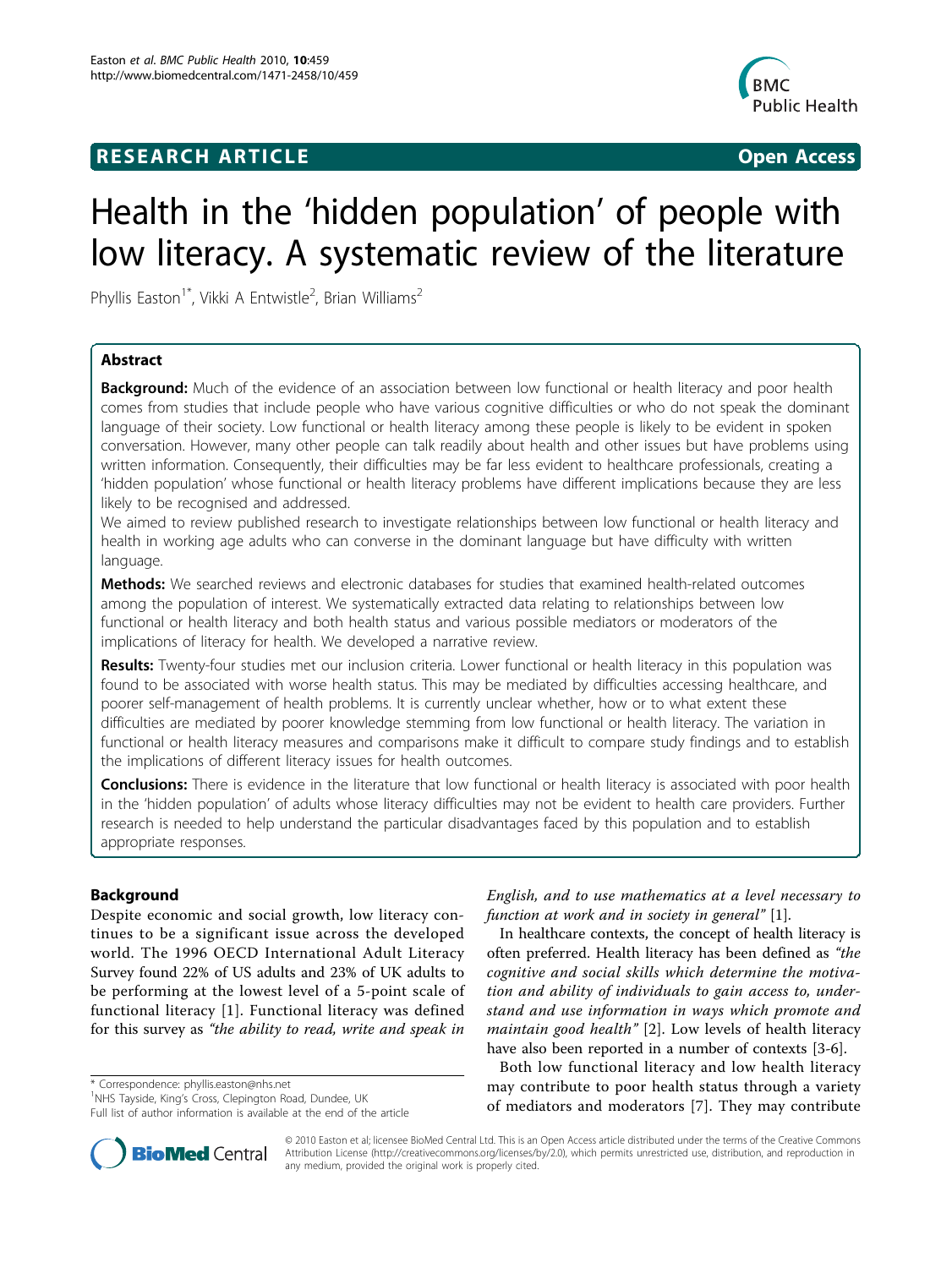(perhaps via reduced ability to use written instructions and advice) to reduced adherence to effective medication regimes and to serious medication errors [[8\]](#page-8-0). Low functional literacy may affect health via its negative implications for social functioning and social status (including social stigma) [[9\]](#page-8-0). Low health literacy is likely to be associated with limited knowledge of health and healthcare issues, which may contribute to poor selfmanagement of long-term conditions [\[10-12](#page-8-0)].

It is difficult to differentiate between the implications of low functional literacy and low health literacy. There is clearly an overlap between the two concepts, but the relationship between them is not simple. While low functional literacy is very likely to impede the achievement of high health literacy, a person may have high functional literacy but low health literacy. The measures of health literacy that are currently available do not assess all aspects of the concept [\[13](#page-8-0)] and much of what they do assess could be considered relevant to functional literacy as well. For example, the REALM focuses primarily on *reading ability* and does not examine motivation, understanding, or ability to access or use healthrelated information in any detail. In practice, then, assessments of health literacy are closely linked to assessments of functional literacy. People who are functionally literate are likely to score high on the existing measures of health literacy even though they may have low health literacy according to the definition given.

The implications of low functional or health literacy for health are likely to be mediated or moderated by a number of factors, including the extent to which health services and health professionals recognize and make allowances for these. Low functional or health literacy is likely to be more readily recognized in some groups than others. For example, it will be evident in healthcare consultations that people from minority ethnic groups who do not speak the dominant language of their country of residence or health service will have functional and health literacy difficulties in that context unless alternative language provision is made. When literacy difficulties are associated with language differences, they may be addressed through interpretation and translation. Health professionals may also be more likely to consider the possibility of literacy difficulties among older than younger adults if they associate ageing with visual and/or cognitive impairments, or think that older cohorts were more likely to have missed out on schooling as children. They might thus be more likely to give clear or increased oral instruction to older people.

In developed countries with a compulsory education system, there may be a large 'hidden population' of people with literacy difficulties. The ability to communicate orally can mask the inability of many people who speak the dominant language well to read and write competently. Some of these people are unaware they have low health literacy skills [[1](#page-8-0)] and many are reluctant to disclose them and careful to use coping strategies that hide them [[9](#page-8-0)]. Several studies have shown that health care staff often do not recognise health literacy difficulties among working age adults who can engage in spoken conversations in the dominant language [\[14](#page-8-0)[-16](#page-9-0)].

Much of the research that has established associations between low functional or health literacy and health status to date has included several or all of the groups of people whose literacy difficulties are more likely to be recognised and addressed by health services and staff. This may obscure important differences in the ways in which literacy can affect health. Relatively little is known about the implications of low functional or health literacy among those people whose literacy difficulties are more hidden. Specific attention to this group may be important to support the development of strategies for reducing any adverse health implications of their literacy difficulties.

The current review was developed to further our understanding of the relationship between functional or health literacy level and health in a working age population whose low functional or health literacy skills may be neither obvious nor readily identifiable to health care staff and others.

#### Methods

The review sought to establish evidence of associations between low functional or health literacy and health in a working age population whose first language was the dominant language of their country. We considered relationships between measured literacy and health status, and considered how these might be mediated or moderated by attending as well to relationships between measured literacy and a variety of health-related behaviours and activities.

#### Review questions

The review questions were, for the population of interest:

1. What evidence is there of an association between functional literacy or health literacy level and health status?

2. What evidence is there of an association between functional literacy or health literacy level and the following potential mediating variables:

- health promoting or health risk behaviours?
- access to and use of health services?
- self-management of health problems?

3. Is there evidence that knowledge of particular health risk or health conditions may mediate the relationship between functional literacy or health literacy and health behaviours?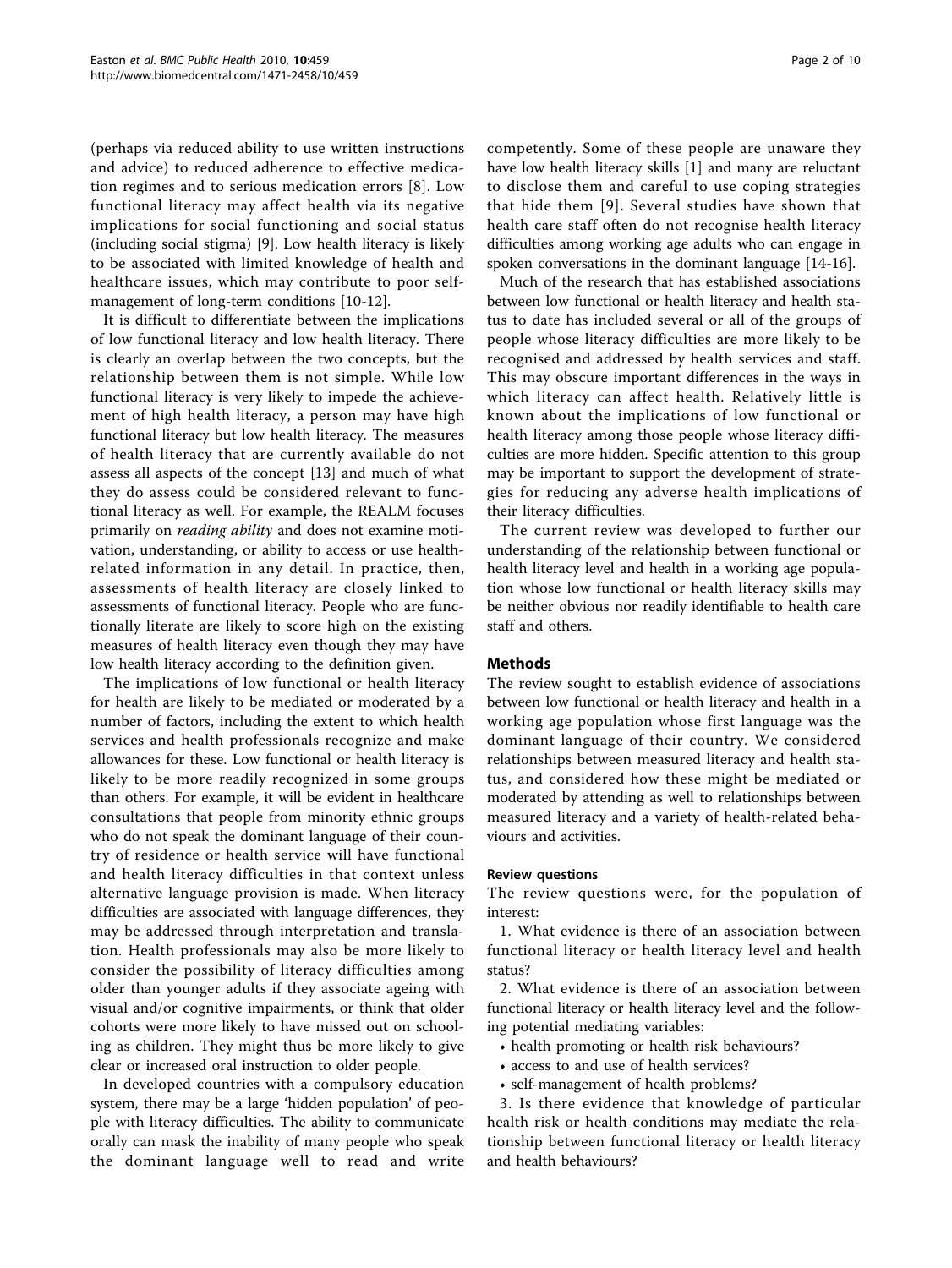## Inclusion Criteria

We considered studies of any design which examined relationships between functional literacy or health literacy (assessed by a validated measure or recognised by attendance at an adult literacy program) and health outcomes or health-related knowledge or behaviours in a working age population whose first language was the dominant language of their resident country. A full list of inclusion and exclusion criteria is included in Additional file [1](#page-8-0), Table S1.

## Search strategy

We searched for relevant studies in two stages, looking first at studies that had been included in previous, readily identifiable reviews of functional or health literacy and then applying a sophisticated supplementary search strategy to relevant electronic databases.

The first search for readily identifiable reviews was conducted using the key terms "health" AND "literacy" AND "review" in MEDLINE, CINAHL, British Nursing Index, EMBASE, ERIC and PsycINFO.

The second search strategy, which was used to check for any relevant studies that had not been included in previous reviews, covered the following databases:

MEDLINE 1950 - December 2008; CINAHL 1982 - December 2008; British Nursing Index 1994 - December 2008; EMBASE 1980 - December 2008; ERIC 1965 - December 2008; PsycINFO 1967 - December 2008; and ASSIA 1987 - December 2008.

The search comprised key terms associated with the inclusion criteria, tailored for each electronic database. Although some search terms were common to all search strategies, adjustments were made to take advantage of the different indexing terms available within individual databases, and to add a health focus to those databases that did not have this by default.

In order to ensure that as many studies as possible were identified, the search strategy was designed to have high sensitivity even though this would likely be at the cost of reduced specificity. A key contributor to this was the decision to include studies indexed by the term 'educational status' even though most of these studies related to years of schooling. Abstract appraisal was carried out by PE; VE and BW appraised a 10% random sample. Full text appraisal was carried out by PE and one third of papers retrieved for full text appraisal were assessed by all three reviewers; VE and BW carried out independent appraisal of any other papers about which there was uncertainty over inclusion.

#### Data extraction

Data relating to study design, populations, sampling, functional or health literacy levels and health outcomes were systematically extracted from each paper by PE.

Key findings are presented in Additional file [2](#page-8-0), Table S2. Differences were considered to be statistically significant at p < .05. Statistically significant findings are reported numerically; otherwise, results are reported as not significant, even if the authors of the particular study considered this level to be statistically significant. We extracted data relating to the following indicators of research quality: response rate; whether the person measuring the health outcome was blinded to participants' health literacy scores; whether confounding was addressed.

Due to the highly diverse nature of populations and health outcomes investigated, differing health literacy measures and cut-off points to make comparisons, we undertook a narrative synthesis of findings.

## Results

A total of 24 relevant papers were included in the review. The initial stage of the search strategy identified four reviews that focused on health outcomes among our age groups of interest [\[17-20\]](#page-9-0). Of the 57 primary studies included within these four reviews, 11 met our inclusion criteria.

The second stage of the search strategy identified 2400 citations. Figure 1 shows the number of documents excluded at each stage. Additional reviews identified at this stage were also searched for primary papers not

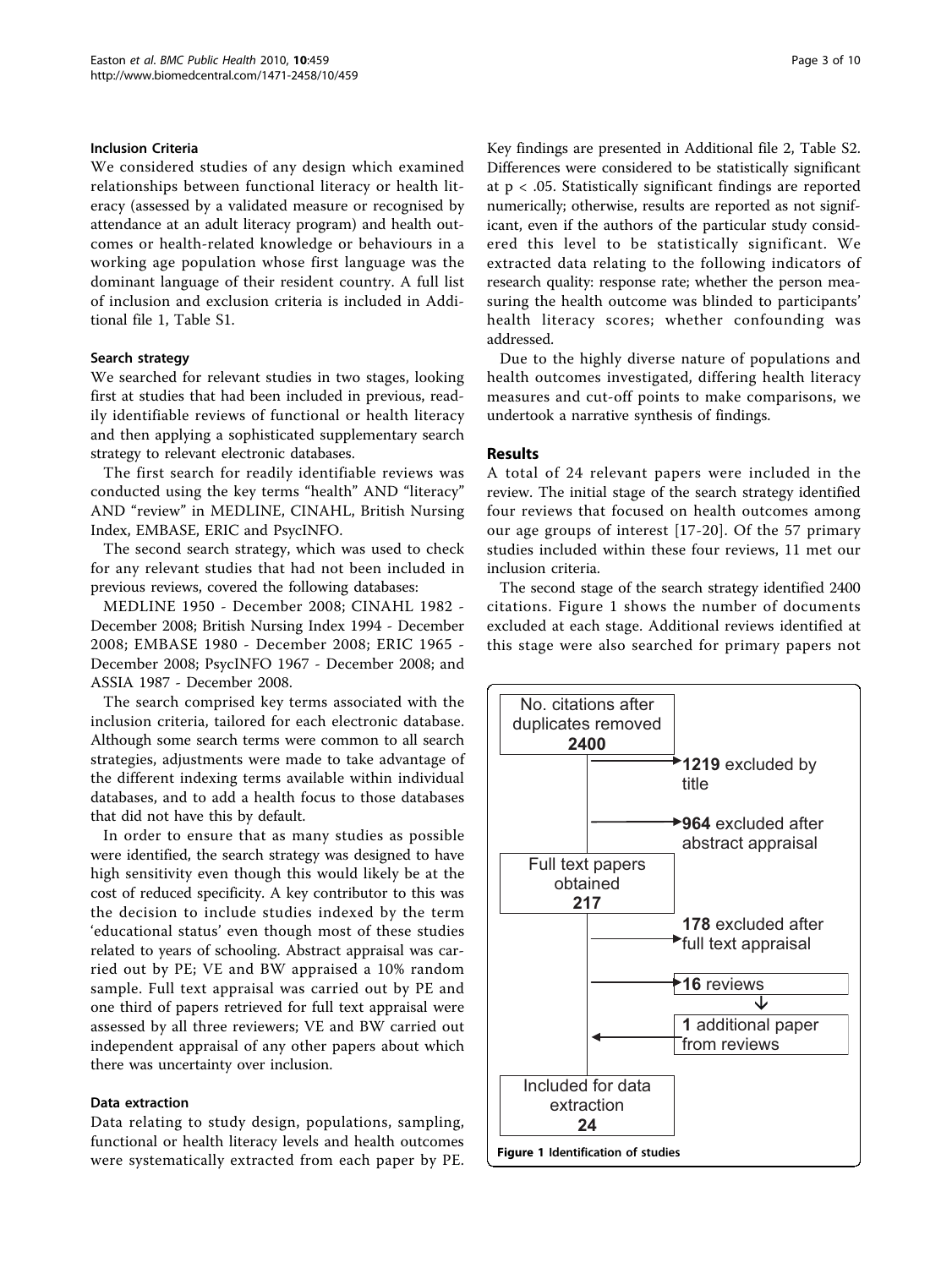appearing in the citations from the database searches. Exclusions at full text appraisal stage were largely due to studies not meeting our criteria for age or ability to speak the dominant language.

The 11 studies identified from the initial reviews were also identified by the second stage search. The 2400 citations from the second stage search yielded an additional 13 studies that met our inclusion criteria.

The twenty-four papers that were included reported mainly on studies conducted in the USA (two were from the UK and one from Canada) (Additional File 2, Table S2). Studies used diverse methods to investigate the implications of functional or health literacy for various health-related issues in a range of health care contexts. The health related issues that the twenty-four papers considered were grouped into one or more of five outcome categories reflecting the five areas of interest in the review questions. An additional category of 'emotional responses' that it seemed inappropriate to treat simply as examples of (end state) health status emerged during the process and has been included (Additional file 2, Table S2).

Three measures of health literacy (REALM, TOFHLA and s-TOFHLA) and two measures of functional literacy (NART and the Test of Basic Adult Education) were used across the 24 papers included in the review (Additional file 2, Table S2). Implementation of the measures and cut-off points to determine low health literacy differed even when the same measure was used. (Additional file 2, Table S2).

All but three papers [\[21-23](#page-9-0)] considered potentially confounding demographic factors in their analysis. Only two papers [[24,25\]](#page-9-0) clearly reported that the person who assessed health data was blinded to study participants' health literacy status. We now summarise the key findings relating to each of the five health-related outcome domains.

## Relationship between functional or health literacy and health status

There is some evidence from 3 cross-sectional studies that lower functional or health literacy is associated with poorer health status, assessed by self-report or more objectively [[26-28\]](#page-9-0).

Studies of 1892 emergency department walk-in patients and of 339 people living with HIV-AIDS both found that those with lower health literacy were significantly more likely to self-report their health as poor [[26,27\]](#page-9-0). In the study of people with HIV-AIDS, recorded CD4 cell counts and undetectable viral loads in the medical notes confirmed the poorer health status of those with lower health literacy [[27](#page-9-0)]. Both studies used the TOFHLA to measure health literacy but compared different cut-off points: Baker et al. [\[26](#page-9-0)] compared the highest and lowest of three health literacy levels (0-59 vs. 75-100) while Kalichman et al. [[27](#page-9-0)] compared those above and below 80% correct.

A third study measured reading level using the Test of Basic Adult Education in 193 adult learners. Those with very low reading levels (at or below  $4<sup>th</sup>$  grade), had significantly lower scores on the physical and psychosocial domains of the Sickness Impact Profile than those with higher  $(5<sup>th</sup> grade+)$  reading levels [[28\]](#page-9-0). This study used an objective measure of health but focused on a group of people who were motivated to address their literacy difficulties and so were not necessarily representative of the general population with low literacy. People who have sought help with literacy may be more likely to let health professionals know they have difficulty with reading and writing. Psychosocial health impairment may be more prevalent in those who do not seek help with literacy education and so may be underestimated by this study.

## Relationship between functional or health literacy and health promoting or health risk behaviours

Five studies were found to have investigated the relationships between health literacy levels and preventive health or health risk behaviours [[22,29-32](#page-9-0)]. All used the REALM to measure health literacy but no two used the same levels for comparison. Findings from these studies were complex and mixed.

Two studies found some higher health risk behaviours in those with lower health literacy but also some potentially conflicting evidence [[22,29](#page-9-0)]. In a US study of 130 women referred for colposcopy after abnormal pap smear, those with higher health literacy reported a greater number of risk factors for cervical cancer. Differences for individual risk factors varied; those with higher health literacy were more likely to report oral contraceptive use and having had 5 or more sexual partners in total while those with lower health literacy had higher parity. Health literacy was not associated with intercourse aged ≤18 years or with history of sexually transmitted disease other than HPV [\[29\]](#page-9-0). One UK study of 505 family planning clinic users, found that women with lower health literacy were: more likely to have been aged under 16 at first sexual intercourse; less likely to have used contraception at that time; and more likely to have had two or more partners in the previous 6 months [[22](#page-9-0)]. The UK study of family planning clinic users found no significant difference across health literacy levels in planned or unplanned pregnancies, previous use of emergency hormonal contraception or number of sexual partners in the previous four weeks [\[22](#page-9-0)].

Comparison of these two studies is difficult because they categorised health literacy levels differently.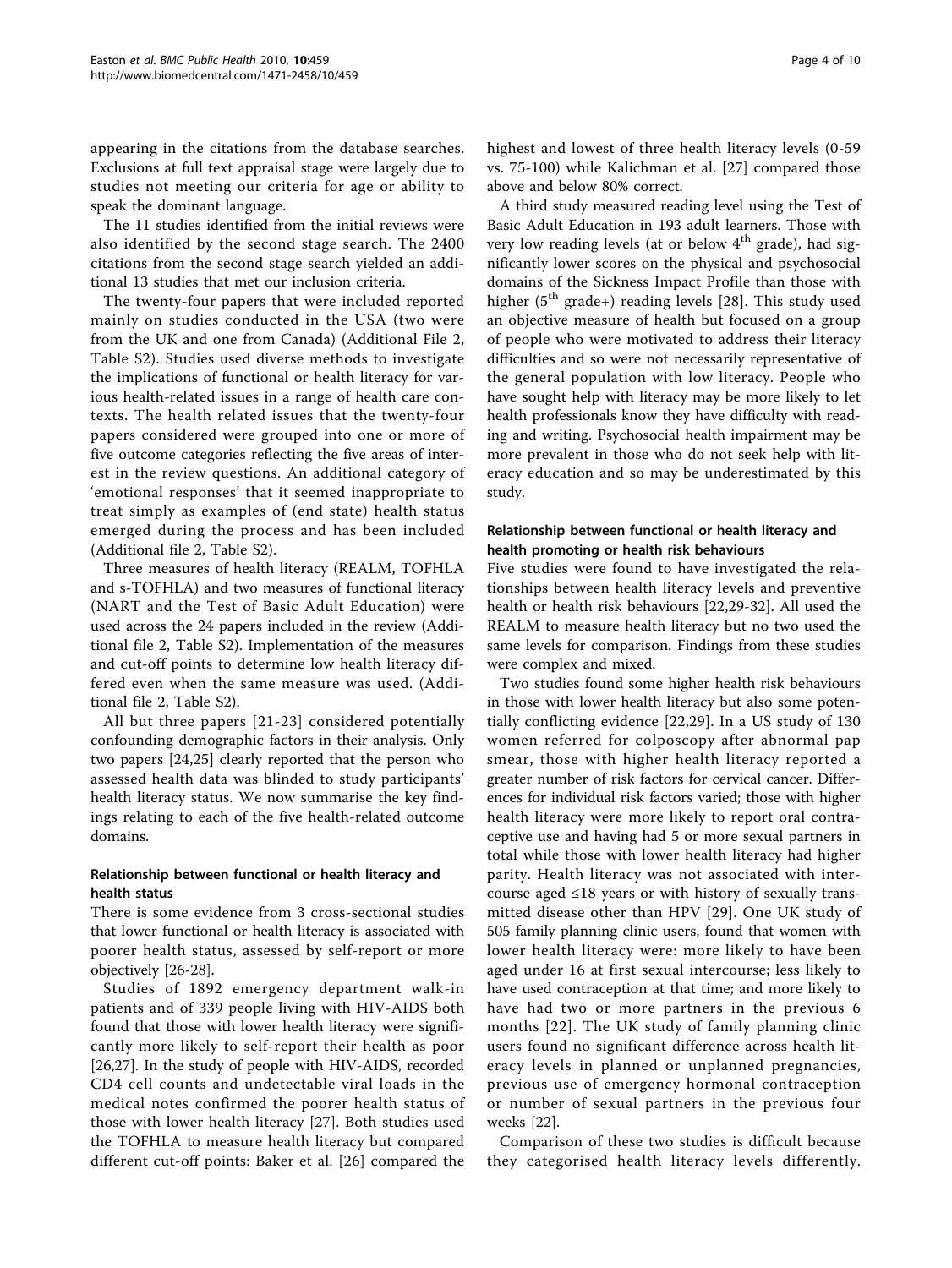Although both used the REALM, in the US study, participants fell into a broad range of health literacy levels and those scoring below  $9<sup>th</sup>$  grade were compared with those at  $9^{th}$  grade or above [[29](#page-9-0)]. The UK study converted the scores to UK reading ages; all participants had a reading age of 12 and above and comparisons were made between those with a reading age of 12-14 and 15+ [[22\]](#page-9-0). This may explain some of the variance in the evidence; however, the studies also differed in the age by which first sexual intercourse was reported and the time period over which previous sexual partners were reported. Sexual health behaviours may also have been subject to different cultural influences in the two study settings. Multivariate analysis was not carried out in the UK study but the authors of the US study considered years of education, knowing someone with cervical cancer and having previous colposcopy as potential confounding factors.

Multivariate analysis from two further US studies found no association between health literacy and health risk behaviour. In a study of 600 pregnant women, no correlation was found between reading level and smoking prevalence [\[30](#page-9-0)]. In this group, race was significantly associated with smoking practice, African American women being significantly less likely to smoke and being significantly more likely to have lower health literacy. In a study of 423 female prison inmates, many of whom had dropped out of school, HIV risk behaviour was associated with educational attainment but not with health literacy [\[31](#page-9-0)]. One of the studies [[31\]](#page-9-0) compared 3 and the other [[30](#page-9-0)], 4 health literacy levels across the REALM score.

In a further US study, lower health promoting behaviour in those with low literacy did not reach statistical significance. A cross-sectional study of 61 new mothers found that those with lower health literacy were less likely to initiate and sustain breastfeeding for the first two months of their infant's life. Breast feeding for at least two months was associated, but not significantly, with higher  $(12<sup>th</sup> grade+)$  health literacy [[32\]](#page-9-0). This study had an insufficient number of participants and only two literacy categories,  $7<sup>th</sup> - 8<sup>th</sup>$  grade and  $12<sup>th</sup>$  grade+ and this may have contributed to the lack of statistical significance.

This small group of 5 studies did not produce convincing evidence of a clear association between functional or health literacy and preventive health or health risk behaviours.

## Relationship between functional or health literacy and access to and use of health services

One small qualitative study of 8 adults who participated in a community college literacy program and had been hospitalised met our inclusion criteria [[33\]](#page-9-0). We assessed this study to establish what issues were identified in relation to the research questions and to ascertain whether any of these had been investigated in the quantitative studies. Participants had experienced impaired decision-making and given uninformed consent to interventions [[33](#page-9-0)]. They reported having been unsure of what was expected of them as patients because they had been unable to read instructions, for example, on menus and notices [[33](#page-9-0)]. They experienced fear; worry; powerlessness; stigma; vulnerability; diminished self-efficacy in accessing health services, and they balanced the risks of exposure of their literacy difficulties (stigma, decreased self-esteem) with the risks of non-disclosure (lack of knowledge gathering). Some, however, felt that the hospital was a special place where vulnerability could be shared and staff would keep information confidential. The frequency and distribution of these issues were not explored in the quantitative studies.

A further 6 quantitative studies focused on access to and use of health services. Two studies found no evidence [[21,25\]](#page-9-0) and one found some evidence [[26\]](#page-9-0) of associations between health literacy and uptake of services. One study found an association between low health literacy and poorer access to treatment [[27](#page-9-0)] in some cases. Evidence of association between health literacy and relationships with healthcare staff was mixed and unclear [\[34,35\]](#page-9-0).

A study of 543 parents found, as a secondary outcome measure, no correlation between total REALM score and accessing of preventive services for their children [[25\]](#page-9-0). This could also have been considered as health promoting behaviour. A study of 202 African American women's use of prenatal care found no difference between high and low health literacy groups in the proportions of women beginning prenatal care. This study was underpowered, however, and had sought to exclude women who had no prenatal care notes [[21](#page-9-0)].

Evidence from three studies suggested that low health literacy - as measured by the TOFHLA - may be associated with less appropriate use of health services or access to optimum treatment. A cross-sectional study of 1892 people attending an emergency walk-in department found that those with inadequate health literacy were more likely to have been hospitalised in the previous year than those with adequate health literacy [\[26](#page-9-0)] although their more frequent use of health services in general was non-significant after adjustment [[26\]](#page-9-0). A study of 339 people with HIV-AIDS found those with lower health literacy were less likely to have been prescribed antiretroviral medication [[27\]](#page-9-0). A further study reported an association between health literacy and relationships with healthcare staff, which may have implications for ensuring access to optimum treatment. Among 294 people living with HIV/AIDS, those with lower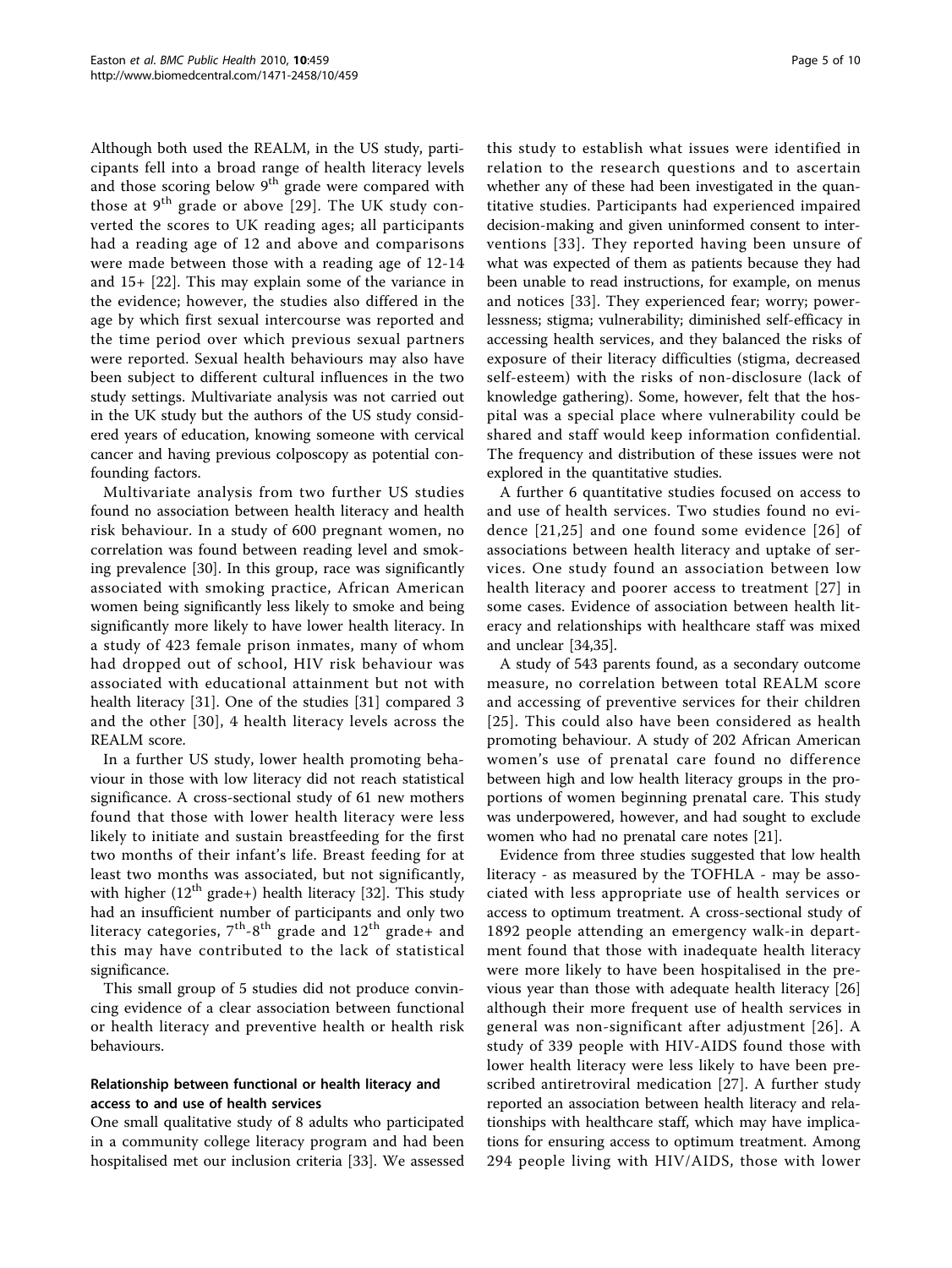health literacy were no less likely to say that the doctor answered all their questions, but they were significantly less likely to say their doctors asked their opinion about treatment, or that they explained things so they could understand [[35\]](#page-9-0).

Collectively these 6 studies suggest that in relation to health service use, the differences between people with higher and lower levels of literacy are to be found less in terms of initial gaining of access to services and more in terms of the appropriateness of patterns of use and the securing of appropriate treatment.

Relationships with healthcare staff featured in an additional study of 157 parents of children aged one to four who had visited a well-child clinic. Those with a REALM score below  $9<sup>th</sup>$  grade reported higher quality patient-provider relationships compared to those with scores of  $9<sup>th</sup>$  grade or higher, through better familycentred care, helpfulness and confidence building [\[34](#page-9-0)].

## Relationship between functional or health literacy and self-management of health problems

Eight studies examined associations between functional or health literacy and aspects of self-management of manifest health problems.

Four studies used quantitative techniques to assess adherence to medication and reported a relationship between lower functional literacy or health literacy and poorer adherence, [[36-39\]](#page-9-0) two of them in relation to parents administering medication to their children [[38,39\]](#page-9-0). A further two studies focused on parental ability to administer medication to their children [[25,40](#page-9-0)]. One study investigated women's compliance with follow up treatment [[24\]](#page-9-0).

One qualitative study of 25 people infected with HIV investigated the perceived clarity and level of difficulty of self-report HIV medication adherence measurement tools. Patients found it difficult to define adherence, had difficulty identifying medication and in recalling missed doses [[41\]](#page-9-0). These difficulties have implications both for patients' adherence and for research that seeks to investigate this.

Studies of people living with HIV/AIDS found that in a sample of 381 people, those with lower health literacy were significantly more likely to miss at least one dose of medication over a 2 day period [[36](#page-9-0)] and in another study of 87 HIV+ patients, that higher health literacy was associated with 95% or greater adherence over 3 months [\[37](#page-9-0)]. The two studies used different health literacy measures, Kalichman et al considering low health literacy to be less than 86% correct on the TOFHLA [[36\]](#page-9-0) and Graham et al comparing those with a REALM score below  $9^{th}$  grade level with those  $9^{th}$  grade or above [[37](#page-9-0)]. Both studies considered relatively small variations in adherence but findings were consistent over the two widely different timescales.

In a retrospective cohort study of 150 parents of children with asthma, those with low health literacy had used rescue medication for their children more frequently and in greater amounts. They also had a significantly greater incidence of hospitalisation and days missed from school as well as an increase in emergency department visits which approached significance [\[38](#page-9-0)]. In a cross-sectional study of 78 children with type 1 diabetes, glycemic control was correlated with mothers' functional literacy as measured by NART scores [[39](#page-9-0)].

In one cross-sectional study of 181 parents and caregivers, those with lower health literacy, measured by the TOFHLA, reported greater use of nonstandardised dosing instruments to give their children medication and this may impact on their adherence to the medication [[40\]](#page-9-0). Another study of 543 parents found no association between parents' total scores on the REALM and their ability to administer their child's medication [\[25\]](#page-9-0).

Compliance with recommended follow-up interventions was the focus of one study of 68 women who had had an abnormal pap smear. This study considered both physicians' subjective assessments of women's health literacy and more objective measurement using the REALM. Although there was a high level of agreement between the two, only subjective physician assessment of patient health literacy was a significant predictor of failure to follow up [\[24\]](#page-9-0).

## Knowledge of particular health risk or health conditions as a mediator between functional health literacy and health behaviours

Twelve studies focused on or included associations between functional or health literacy levels and knowledge about health conditions or treatment [[25](#page-9-0),[27](#page-9-0),[35,37](#page-9-0),[38,40-42\]](#page-9-0) or health risks [[22,23](#page-9-0),[30](#page-9-0),[43\]](#page-9-0). Most, but not all of the studies, demonstrated lower knowledge of the various topics of interest in those with lower health literacy; two studies found that knowledge did not necessarily mediate behaviour [\[30](#page-9-0)] or adherence [[37\]](#page-9-0). One study found that lack of knowledge was associated with behaviour likely to impact on adherence but adherence itself was not assessed [[40](#page-9-0)].

Knowledge of HIV/AIDS in 372 patients offered HIV testing was poorer in those with lower health literacy [[42\]](#page-9-0). One paper reported that in a sample of 294 people living with HIV/AIDS, those with lower health literacy were significantly more likely to believe that HIV transmission was less likely if anti-HIV medication was taken or if viral load was undetectable [\[35\]](#page-9-0). Poorer knowledge of their health status; [[27,35](#page-9-0)] poorer knowledge of medication [[41\]](#page-9-0) and more mistaken beliefs about their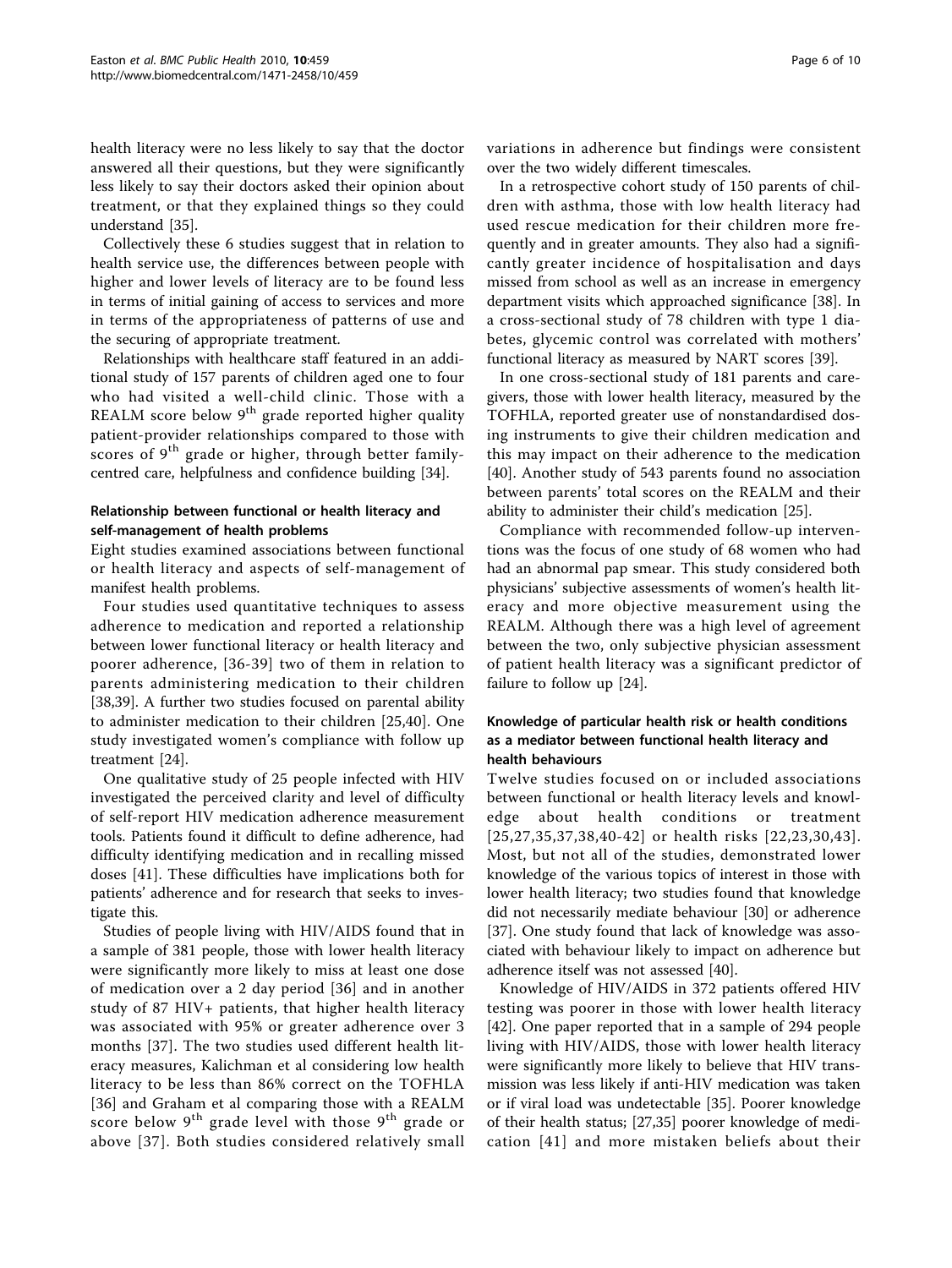treatment [[37\]](#page-9-0) were also reported among patients with HIV/AIDS and lower health literacy.

One study of 181 parents and caregivers found that those with lower health literacy lacked knowledge about weight-based dosing and this was associated with the use of nonstandardised medication dosing instruments [[40\]](#page-9-0). Another study of 150 parents reported that low health literacy was associated with less parental asthma related knowledge, characterised by a two point difference in a 20 point questionnaire [\[38](#page-9-0)].

A study of 600 pregnant women reported that those with lower reading levels had lower knowledge and less concern about the health effects of smoking on their unborn babies [\[30](#page-9-0)]. Other studies of 406 women in the community [[43\]](#page-9-0) and 505 female family planning clinic patients [\[22\]](#page-9-0) found women with low health literacy were more likely to want to know more about birth control, [[43\]](#page-9-0) had lower knowledge of sexually transmitted infections [[22\]](#page-9-0) and were less likely than those with adequate health literacy to know about fertile times within their menstrual cycle [\[22,43\]](#page-9-0).

The 10 studies which found associations between knowledge of specific health issues and health literacy used 4 different measures and 8 different cut-off points for comparison, so although results suggest that knowledge is related to health literacy, (as would be expected, given the definition of health literacy), as with other relationships with health outcomes, it is unclear what aspects or levels of health literacy are most important.

Two studies found no association between knowledge of health issues and health literacy score. One study found that among 543 parents, knowledge of their child's diagnosis, medication name, purpose and instructions for use was not associated with health literacy score [[25](#page-9-0)]. In this particular study, parents with lower health literacy considered their child more sick for the same degree of illness compared with those with higher literacy and this may have had an impact on parental management of their child's medication [[25](#page-9-0)]. Another paper reported that among 400 women attending a family planning clinic, knowledge of contraception was generally poor, and although it tended to be better in those with higher health literacy, understanding of side effects of oral contraception and what to do about multiple missed pills was not associated with health literacy [[23\]](#page-9-0). It is unclear why this particular study differs from the others with a similar focus examined here.

Two studies compared knowledge with related behaviour. One found that knowledge did not mediate smoking behaviour among pregnant women. Those with higher health literacy had greater knowledge but the trend was towards higher smoking in this group although the relationship was not significant [[30\]](#page-9-0). Another study reported that some beliefs about

medication did not mediate the relationship between health literacy and adherence and although beliefs about adherence norms were associated with adherence itself, this was independent of health literacy [[37\]](#page-9-0).

#### Emotional responses

A further two studies focused on emotional responses of patients, either to their actual condition [[29](#page-9-0)] or to scenarios related to their condition [[44](#page-9-0)]. Although emotional wellbeing can be considered as a contributory indicator of health status, we have reported these studies separately because it seems important not to obscure the possibility that the 'outcomes' they report might mediate other health status changes. Among 130 women at risk of developing cervical cancer, those with lower health literacy were more likely to have excessive levels of distress [\[29\]](#page-9-0). In a sample of 294 people living with HIV/AIDS, those with low health literacy had greater symptoms of affective depression but less evidence of negativistic thinking; they were more likely to endorse feelings of emotional distress, lower optimism and maladaptive coping when presented with a scenario of increased viral load [[44](#page-9-0)].

#### Discussion

The review has identified and summarised the reported associations between low functional or health literacy and health in the 'hidden population' of people with health literacy problems. It has also considered research relating to important moderators and mediators in the relationships between literacy and health, particularly health service use and self care behaviours. However, studies have not always considered the full range of factors that may mediate or moderate the relationship between functional or health literacy and health, and some of the reported associations may obscure confounding factors.

As anticipated, there is evidence here that in the 'hidden population,' low functional or health literacy is associated with poorer health status. These associations with poorer health may be mediated through differential use of services and access to good quality treatment. For example, the higher hospitalisation rates among those with lower health literacy [[26\]](#page-9-0) may suggest poorer self management, patients becoming more ill, presenting at a later stage to health services or waiting until they are in crisis before they contact services. In contrast to this, one study found no difference in uptake of preventive services related to health literacy level [[25\]](#page-9-0). This may be because parents with low literacy may receive information about preventive health from additional sources or because they implement strategies to cope with and ensure they do not reveal their issues with literacy. For example, one of the questions in this particular study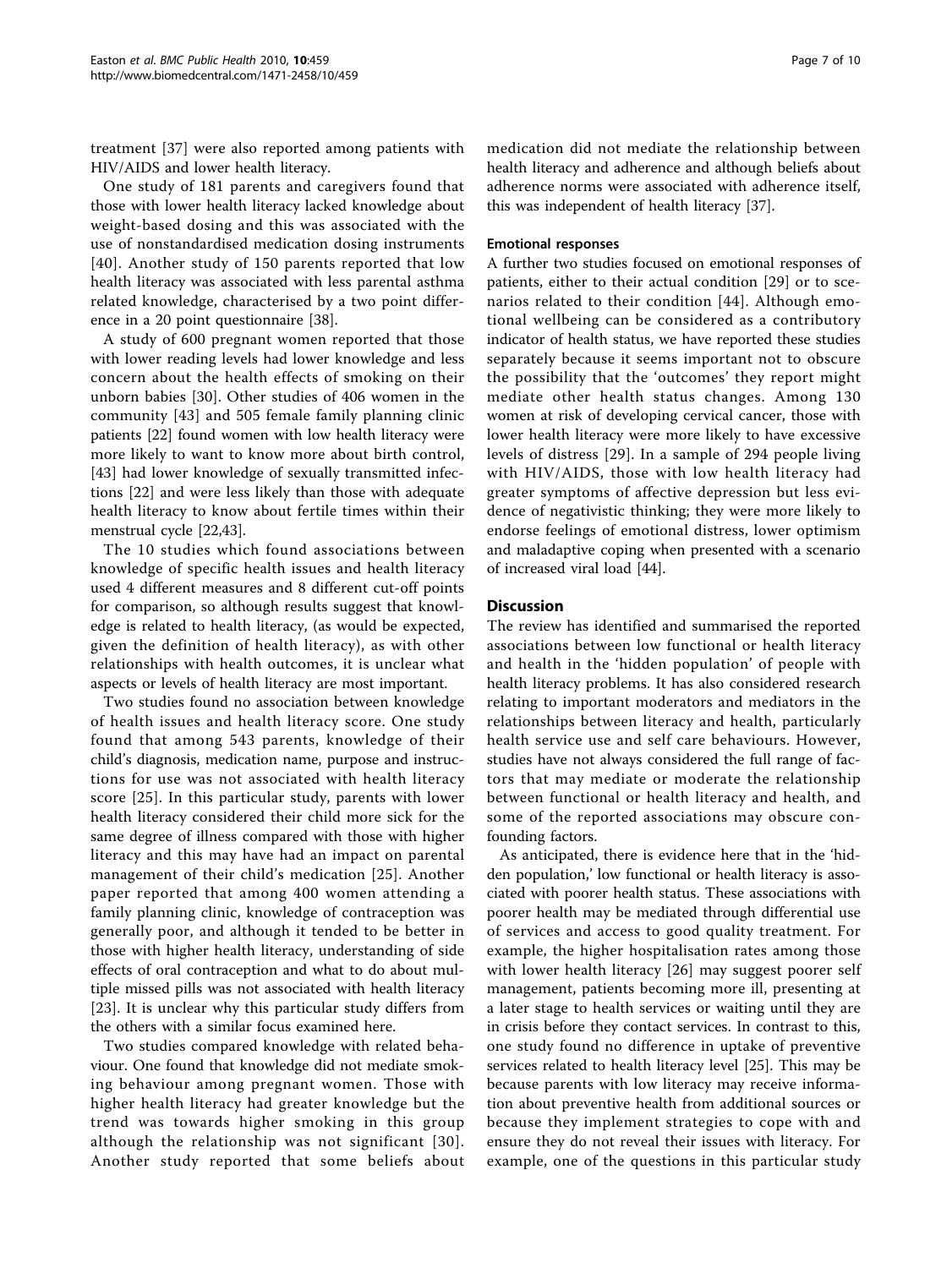asked whether parents knew the date of their next well child appointment. People with low literacy skills may be more likely than those with high literacy skills to memorise appointment dates (rather than rely on checking appointment letters or diaries) to ensure they keep them, and so more likely to score well on this question. The lower likelihood of access to a particular treatment such as antiretroviral medication [[27](#page-9-0)] may be associated with patient-provider relationships; poorer communication or diminished self-efficacy in gaining treatment among patients with low health literacy. However, none of these issues have been studied and it is not clear whether broader aspects of health literacy such as motivation or ability to navigate the health system have been instrumental.

Evidence of poorer adherence [[36,37\]](#page-9-0) and poorer care of children [[38-40](#page-9-0)] suggests that people with lower health literacy skills may be less likely to adopt effective health promoting or self-care behaviour. This may not be related directly or exclusively to difficulty with reading and following instructions. Subjective physician assessment of patient health literacy was a significant predictor of failure to attend follow up for treatment [[24\]](#page-9-0) and although there was a high correlation between their assessment and objective measures of health literacy, physicians did not correctly assess health literacy levels of all the patients. Some physicians' predictions may have been based on the assessment of other aspects, such as the degree of engagement, attitude and body language of patients. Although these findings suggest that healthcare professionals may be able to assess likely literacy problems among their patients when asked, this is not normally the case in routine practice, as reported elsewhere [[14-](#page-8-0)[16\]](#page-9-0). Qualitative research suggested that people with lower health literacy could struggle with some of the methods used to assess treatment adherence [[41](#page-9-0)] and this may affect the measurement and reporting of adherence studies in general.

In examining differences in relationships with healthcare staff, it is not clear to what extent these findings reflect differential treatment by staff or differential perceptions of treatment by service users. It is possible that people with lower health literacy may respond differently to questions about quality of service or have different expectations from those with higher health literacy skills [[34\]](#page-9-0). The study of people living with HIV-AIDS who reported differential explanations by doctors about their condition raises the issue that those with lower health literacy may also have reduced opportunities to improve their health literacy [[35](#page-9-0)].

Other studies have identified a range of patient characteristics which may impact on those with low functional or health literacy accessing services and carrying out self-care activities. Poorer knowledge of health status [[27](#page-9-0),[35](#page-9-0)] or medication [[41](#page-9-0)] have been reported, but there is no evidence presented here that knowledge of a condition or medication has a direct relationship with adherence to treatment and two studies found that knowledge did not mediate behaviour [\[30](#page-9-0)] or adherence [[37\]](#page-9-0). The studies of people with HIV-AIDS all recruited participants through the use of flyers or through providers, which may have led to a degree of self-selection and the results may not apply across the population living with HIV-AIDS [[27,35,36](#page-9-0),[44](#page-9-0)].

Emotional responses and/or diminished self-efficacy may be mediators in the relationship between health literacy and health [[29](#page-9-0),[33](#page-9-0),[44](#page-9-0)] and this may include the stigma associated with low health literacy reported elsewhere, [[9\]](#page-8-0) as it has been suggested that higher awareness of patient need among healthcare staff may improve patient experience [[25](#page-9-0)].

This review should be interpreted in the context of several considerations. A large number of papers were initially identified. However, considerable proportions were excluded by title or after abstract appraisal. The inclusion of 'educational status,' occasionally but not frequently used to describe literacy, as a search item, increased the sensitivity of the search but also contributed greatly to the number of papers that were subsequently excluded.

Many of the studies included in this review did not state language eligibility criteria for participants and primary language has been assumed from country and ethnicity in several papers. In addition, in some of the included studies, participants were required only to be "English speaking," not to have English as a primary language. (Additional file 2, Table S2) Ethnicity, used as a proxy for language, is likely to overestimate the proportion with language difficulties, particularly in groups where there are second or third generation adults. This has probably resulted in some relevant papers being excluded and an underestimation of the effect in our population of interest. However, this was deemed more appropriate because where language was not explicitly stated we could not assume the population matched our requirements. Similarly, studies which focused on adults over the age of 65 were excluded but many people over this age do not have reduced cognitive skills which impact on literacy skills, so once more some relevant papers may have been excluded. Again, this was deemed appropriate because there was no way of distinguishing among such populations.

The studies used different cut-off points to indicate lower or higher functional or health literacy. The effect of this is unknown and it remains unclear what levels of functional or health literacy impact on health and selfcare, whether and to what extent there are thresholds and/or gradient effects in different contexts and in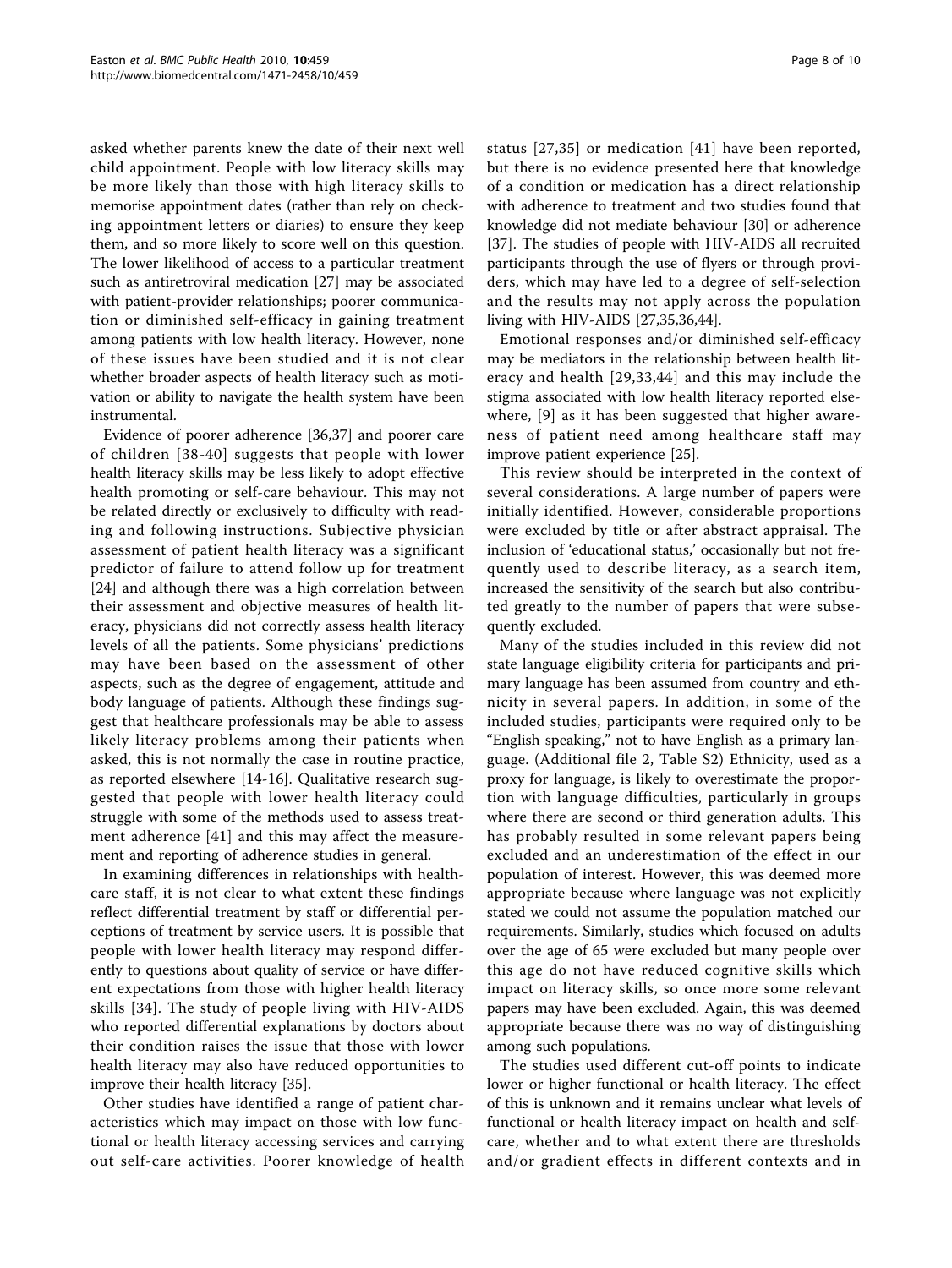<span id="page-8-0"></span>relation to different aspects of health and healthcare. This has been highlighted as an issue across the body of health literacy research [[45\]](#page-9-0).

Most of the papers in the review reported on studies conducted in the US. The findings may not be generaliseable to other countries. For example, in the UK, use of the National Health Service does not require patients to engage in complex funding-related paperwork to access health services, and the reduced employment prospects associated with low health literacy would not have such significance for access. Nevertheless, the National Health Service in the UK provides most of its health advice and support for management of long term conditions in written form and patients are expected to read and implement medication instructions and drug warning labels on medicines obtained on prescription and over the counter.

Overall, the findings of associations between lower functional or health literacy and (a) poorer adherence to recommended/prescribed health care interventions and (b) poorer health are broadly similar for the 'hidden population' of people with lower health literacy as for people who may have language and/or obvious cognitive/communicative impairments in addition to health literacy difficulties [[17-20\]](#page-9-0). In general, the stigma associated with low literacy skills and the coping mechanisms implemented by those with low literacy are likely to lead to refusal of many individuals from the populations of interest to participate in research. This may underestimate the prevalence or effects in some studies and particularly in the 'hidden population' we have focused on.

## Conclusions

The review has identified some evidence of association between low functional or health literacy in the 'hidden population' of people with literacy problems, but a number of important questions remain unanswered. Further research is necessary to be able to understand the difficulties faced by people within this 'hidden population' in accessing health care and in self-care activities and to identify the mediators and moderators in the relationship. Studying such a population presents many difficulties, not least in identification of individuals with functional or health literacy problems. It is important for healthcare staff to bear in mind that there is a 'hidden population' of people with low health literacy who appear to experience similar barriers to health and health services as those whose health literacy problems may be more obvious.

## Additional material

[Additional file 1: I](http://www.biomedcentral.com/content/supplementary/1471-2458-10-459-S1.DOC)nclusion criteria for papers. [Additional file 2: K](http://www.biomedcentral.com/content/supplementary/1471-2458-10-459-S2.DOC)ey findings from data extraction of review papers.

#### Acknowledgements

There are no acknowledgements.

#### Author details

<sup>1</sup>NHS Tayside, King's Cross, Clepington Road, Dundee, UK. <sup>2</sup>Social Dimensions of Health Institute, Universities of Dundee and St Andrews, 11 Airlie Place, Dundee, UK.

#### Authors' contributions

All three authors contributed to the search, organisation and analysis of the review papers and to all stages of the writing and editing the final paper for submission.

#### Competing interests

The authors declare that they have no competing interests.

Received: 30 November 2009 Accepted: 5 August 2010 Published: 5 August 2010

#### References

- Moser CS: Improving literacy and numeracy: a fresh start. London: DfEE Publications 1999.
- 2. World Health Organisation (WHO) Division of Health Promotion, Education and Communications, Health Education and Health Promotion Unit: Health Promotion Glossary. Geneva: World Health Organisation 1998.
- 3. Williams MV, Parker RM, Baker DW, Parikh NS, Pitkin K, Coates W, Nurss JR: [Inadequate Functional Health Literacy Among Patients at Two Public](http://www.ncbi.nlm.nih.gov/pubmed/7474271?dopt=Abstract) [Hospitals.\[Article\].](http://www.ncbi.nlm.nih.gov/pubmed/7474271?dopt=Abstract) JAMA 1995, 274(21):1677-1682.
- 4. Gordon MM, Hampson R, Capell HA, Madhok R: [Illiteracy in rheumatoid](http://www.ncbi.nlm.nih.gov/pubmed/12096223?dopt=Abstract) [arthritis patients as determined by the Rapid Estimate of Adult Literacy](http://www.ncbi.nlm.nih.gov/pubmed/12096223?dopt=Abstract) [in Medicine \(REALM\) score.](http://www.ncbi.nlm.nih.gov/pubmed/12096223?dopt=Abstract) Rheumatology 2002, 41(7):750-754.
- 5. Gazmararian JA, Baker DW, Williams MV, Parker RM, Scott TL, Green DC, Fehrenbach SN, Ren J, Koplan JP: [Health literacy among medicare](http://www.ncbi.nlm.nih.gov/pubmed/10022111?dopt=Abstract) [enrollees in a managed care organization.](http://www.ncbi.nlm.nih.gov/pubmed/10022111?dopt=Abstract) JAMA 1999, 281(6):545-551.
- 6. Kutner M, Greenberg E, Jin Y, Paulsen C, White S: The Health Literacy of America's Adults: Results from the 2003 National Assessment of Adult Literacy. 2006, NCES 2006-483.
- 7. Paasche-Orlow MK, Wolf MS: [The causal pathways linking health literacy](http://www.ncbi.nlm.nih.gov/pubmed/17931132?dopt=Abstract) [to health outcomes.](http://www.ncbi.nlm.nih.gov/pubmed/17931132?dopt=Abstract) Am J Health Behav 2007, 31(Suppl 1):S19-26.
- 8. Baker DW, Parker RM, Williams MV, Pitkin K, Parikh NS, Coates W, Imara M: [The health care experience of patients with low literacy.](http://www.ncbi.nlm.nih.gov/pubmed/8640322?dopt=Abstract) Arch Fam Med 1996, 5(6):329-334.
- 9. Parikh NS, Parker RM, Nurss JR, Baker DW, Williams MV: [Shame and health](http://www.ncbi.nlm.nih.gov/pubmed/8788747?dopt=Abstract) [literacy: the unspoken connection.](http://www.ncbi.nlm.nih.gov/pubmed/8788747?dopt=Abstract) Patient Educ Couns 1996, 27(1):33-39.
- 10. Williams MV, Baker DW, Honig EG, Lee TM, Nowlan A: [Inadequate literacy](http://www.ncbi.nlm.nih.gov/pubmed/9792569?dopt=Abstract) [is a barrier to asthma knowledge and self-care.](http://www.ncbi.nlm.nih.gov/pubmed/9792569?dopt=Abstract) Chest 1998, 114(4):1008-1015.
- 11. Schillinger D, Grumbach K, Piette J, Wang F, Osmond D, Daher C, Palacios J, Sullivan GD, Bindman AB: [Association of health literacy with diabetes](http://www.ncbi.nlm.nih.gov/pubmed/12132978?dopt=Abstract) [outcomes.](http://www.ncbi.nlm.nih.gov/pubmed/12132978?dopt=Abstract) JAMA 2002, 288(4):475-482.
- 12. Mancuso CA, Rincon M: [Impact of health literacy on longitudinal asthma](http://www.ncbi.nlm.nih.gov/pubmed/16881939?dopt=Abstract) [outcomes.](http://www.ncbi.nlm.nih.gov/pubmed/16881939?dopt=Abstract) Journal of General Internal Medicine 2006, 21(8):813-817.
- 13. Ishikawa H, Yano E: [Patient health literacy and participation in the](http://www.ncbi.nlm.nih.gov/pubmed/18494956?dopt=Abstract) [health-care process.](http://www.ncbi.nlm.nih.gov/pubmed/18494956?dopt=Abstract) Health Expectations 2008, 11(2):113-122.
- 14. Bass PF, Wilson JF, Griffith CH, Barnett DR: Residents' [ability to identify](http://www.ncbi.nlm.nih.gov/pubmed/12377684?dopt=Abstract) [patients with poor literacy skills.](http://www.ncbi.nlm.nih.gov/pubmed/12377684?dopt=Abstract) Acad Med 2002, 77(10):1039-1041.